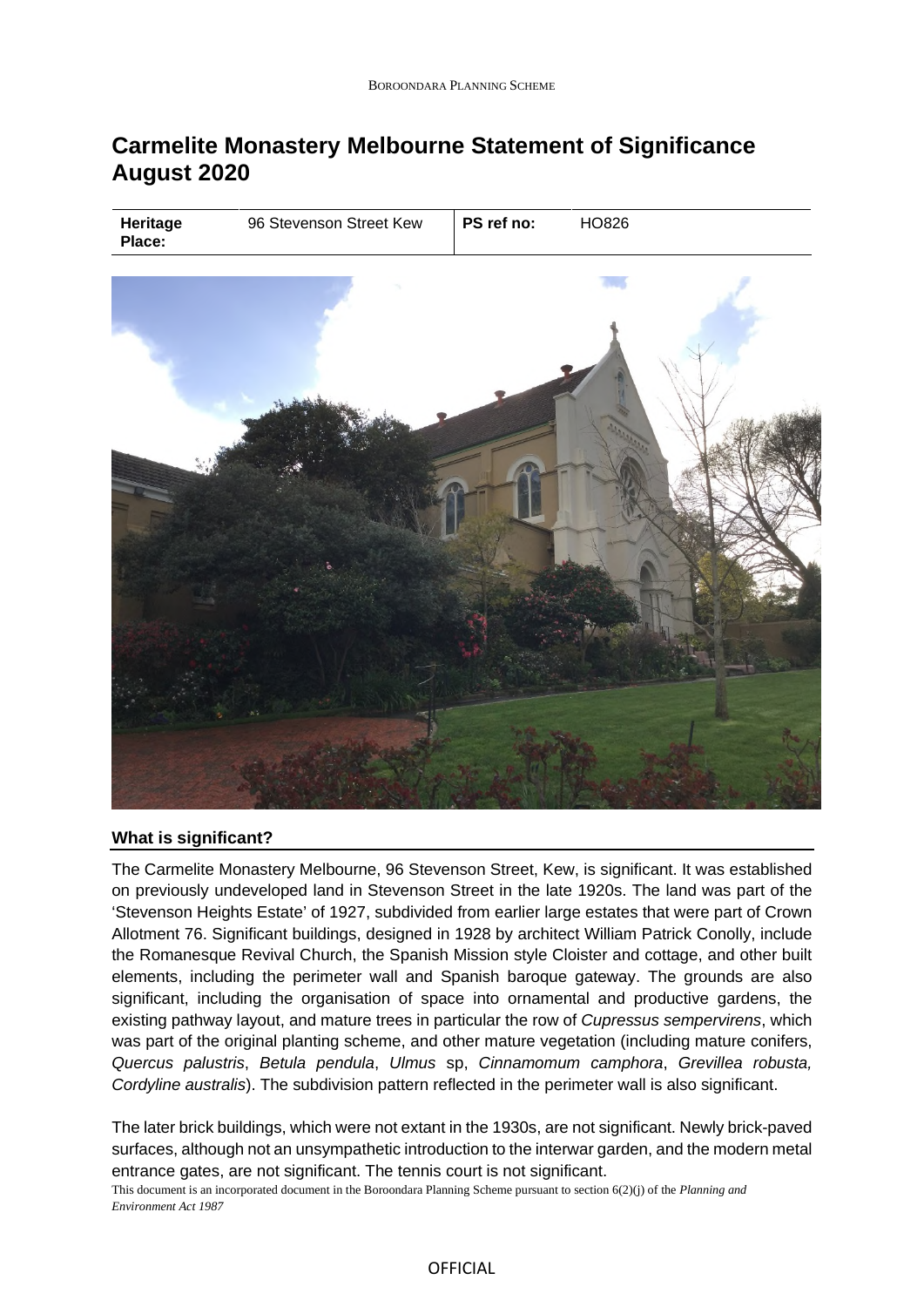#### **How is it significant?**

The Carmelite Monastery Melbourne at 96 Stevenson Street, Kew, is of local historic, aesthetic, and associative significance to the City of Boroondara.

### **Why is it significant?**

Historically, the Carmelite Monastery Melbourne as a whole, including its subdivision, Romanesque revival Church, Spanish Mission Cloister, cottage, gateway, perimeter wall, and the grounds are significant as a highly intact and well-maintained architect-designed monastic complex, in continuous use by the Carmelite nuns as a contemplative cloistered community since it opened in 1929. (Criterion A)

The Carmelite Monastery Melbourne subdivision is significant for the evidence it provides of the early pattern of subdivision in this part of Kew in 1927 from larger estates with individual mansions. The Monastery was established on previously undeveloped land in Stevenson Street in the late 1920s, on cleared land in between the estates of 'Mount Royal' and 'Mooroolbeck'. The land was originally part of Crown Allotment 76, the original grant of John Bakewell, which was subdivided into irregular shaped parcels of land. The irregular east boundary of the Carmelite Monastery and the boundary wall remain as tangible evidence of this irregularity in the earlier subdivision. (Criterion A)

The Monastery provides evidence of the sustained and influential presence of religious orders in Boroondara from the nineteenth century and well into the twentieth, particularly evident in Kew, whose histories became entwined with the histories of local schools, hospitals and welfare institutions founded and maintained by them. Unlike some religious orders, that were active and influential in the community, however, the Carmelites are distinguished as an enclosed religious order. However, the inclusion in the monastery of a public Oratory meant the community was welcomed to their Masses. The grounds and the spatial arrangement of the site into cloistered and publicly accessible spaces provide important evidence of the cloistered lifestyle of the Carmelite nuns, and the relationship between the nuns and the community. (Criterion A)

The Church at the Carmelite Monastery Melbourne is significant as one of a number of Roman Catholic buildings established in Kew in the interwar period that were built in the Romanesque Revival architectural style. Opened in 1921, the Sacred Heart Church on Cotham Road, Kew, is an earlier and grander example of the Romanesque revival style used for Roman Catholic Buildings, than the Church at the Carmelite Monastery. Both churches are associated with church architect William Patrick Conolly who was responsible for the completion of the Sacred Heart Church. The Church at the Carmelite Monastery Melbourne was designed by Conolly seven years later in 1928. Two years after that, Conolly designed the VHR listed third Church at St John's, East Melbourne; likewise a grander building than the Carmelite Church but in the same Romanesque architectural style. Two decades earlier, in 1907-08, Conolly had designed another grand Catholic Church in the Romanesque revival style in regional Victoria, in Benalla. (Criterion D)

The Church at the Carmelite Monastery Melbourne is therefore significant as representative of Conolly's early twentieth century church architecture in Victoria the Romanesque style, which perhaps reached its zenith in the St John's Church example in East Melbourne of 1930. Characteristic features of the style that are represented by the Carmelite Monastery church

This document is an incorporated document in the Boroondara Planning Scheme pursuant to section 6(2)(j) of the *Planning and Environment Act 1987*

#### OFFICIAL